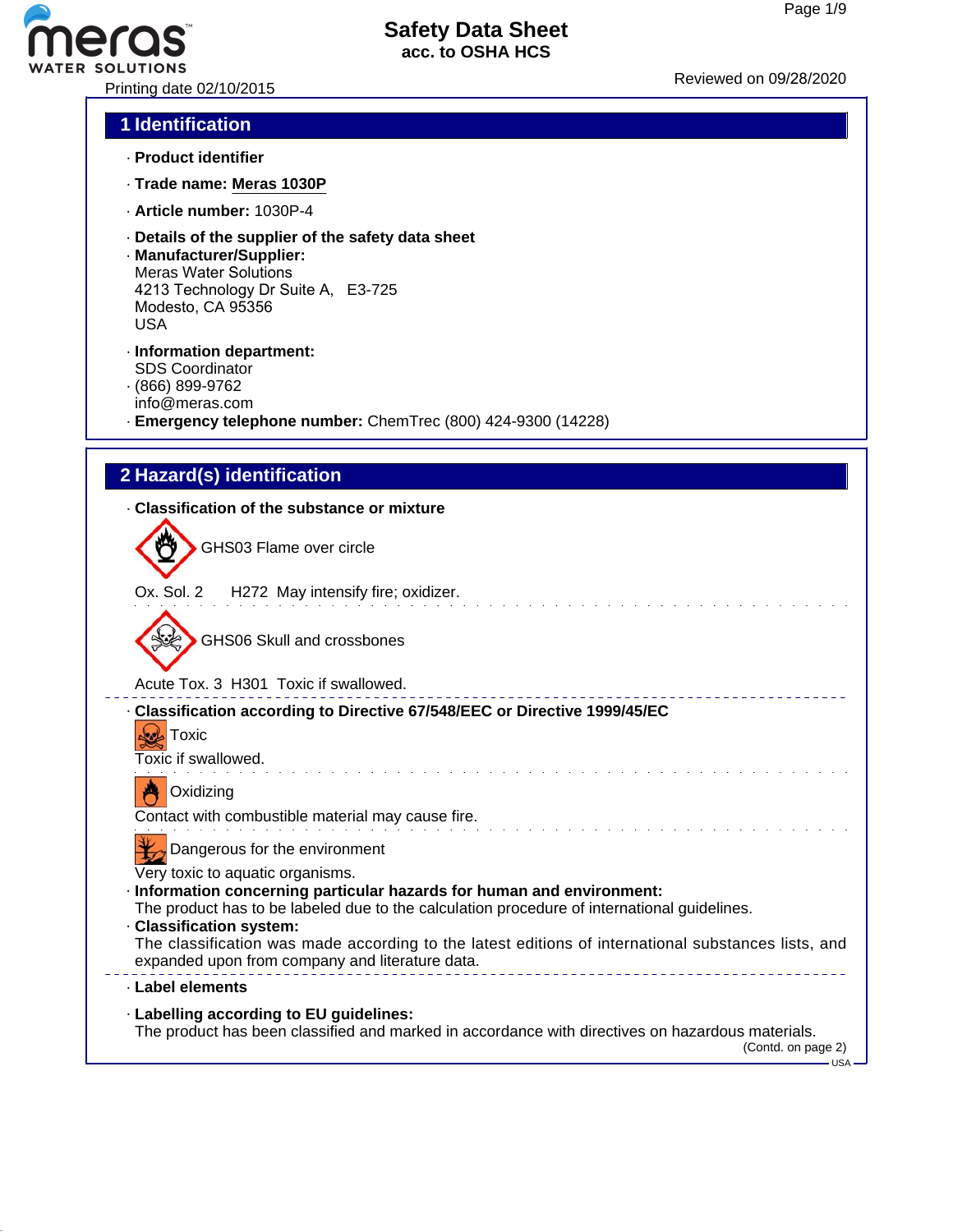ER SOLUTIONS<br>Printing date 02/10/2015 Reviewed on 09/28/2020

#### **Trade name: Meras 1030P**



· **General information:**

Immediately remove any clothing soiled by the product.

(Contd. on page 3)

USA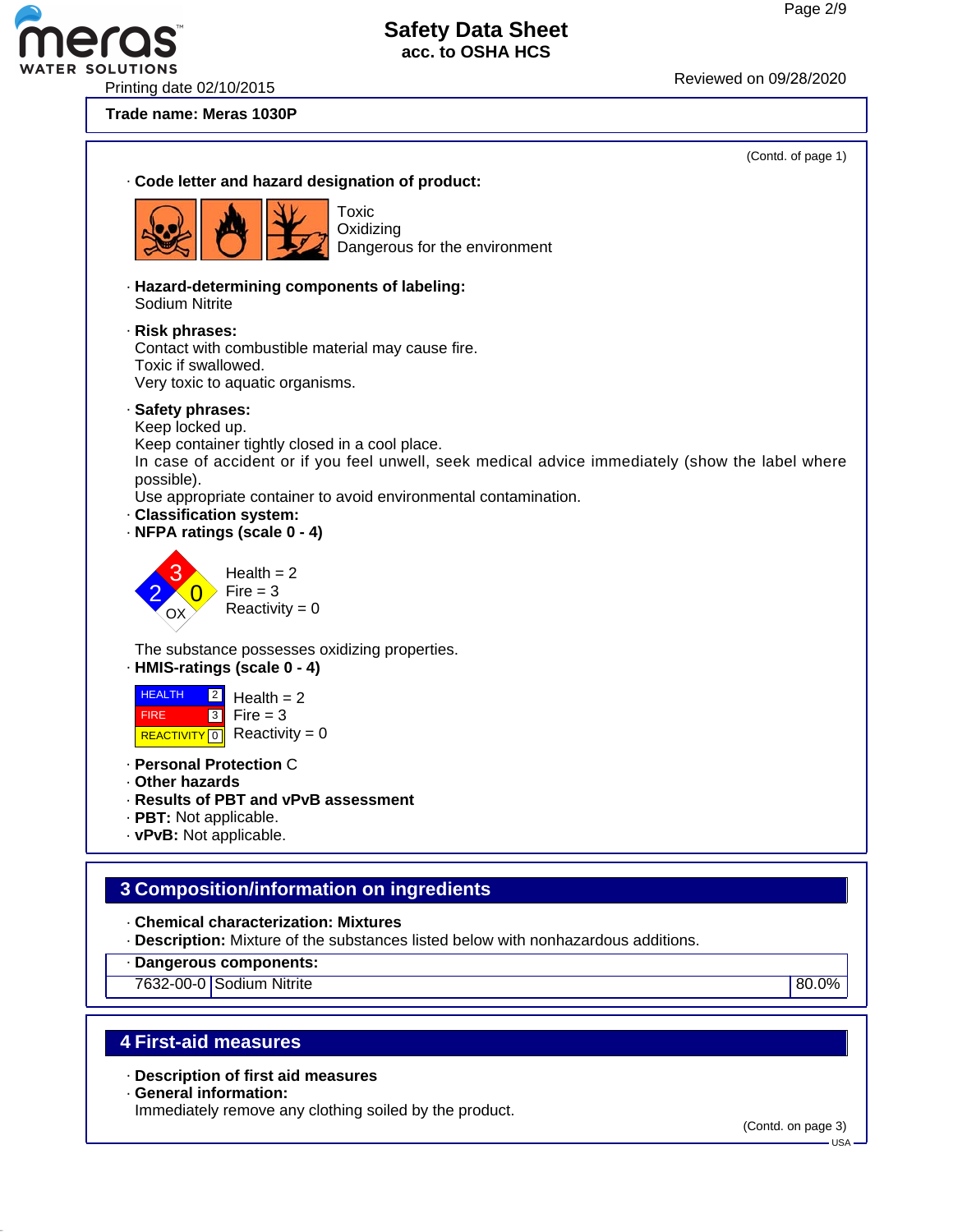(Contd. of page 2)

#### **Safety Data Sheet acc. to OSHA HCS**

R SOLUTIONS<br>Printing date 02/20/2015 Reviewed on 09/28/2020

**Trade name: Meras 1030P**

In case of irregular breathing or respiratory arrest provide artificial respiration.

- · **After inhalation:** In case of unconsciousness place patient stably in side position for transportation.
- · **After skin contact:** Immediately wash with water and soap and rinse thoroughly.
- · **After eye contact:** Rinse opened eye for several minutes under running water. Then consult a doctor.
- · **After swallowing:** Do not induce vomiting; immediately call for medical help.
- · **Most important symptoms and effects, both acute and delayed** No further relevant information available.
- · **Indication of any immediate medical attention and special treatment needed** No further relevant information available.

#### **5 Fire-fighting measures**

- · **Extinguishing media**
- · **Suitable extinguishing agents:**
- CO2, extinguishing powder or water spray. Fight larger fires with water spray or alcohol resistant foam.
- · **Special hazards arising from the substance or mixture** No further relevant information available.
- · **Advice for firefighters**
- · **Protective equipment:** No special measures required.

#### **6 Accidental release measures**

- · **Personal precautions, protective equipment and emergency procedures** Not required.
- · **Environmental precautions:** Do not allow product to reach sewage system or any water course. Inform respective authorities in case of seepage into water course or sewage system. Do not allow to enter sewers/ surface or ground water.
- · **Methods and material for containment and cleaning up:** Dispose contaminated material as waste according to item 13.
- · **Reference to other sections** See Section 7 for information on safe handling. See Section 8 for information on personal protection equipment. See Section 13 for disposal information.

#### **7 Handling and storage**

- · **Precautions for safe handling** No special precautions are necessary if used correctly.
- · **Information about protection against explosions and fires:** No special measures required.
- · **Conditions for safe storage, including any incompatibilities**
- · **Storage:**
- · **Requirements to be met by storerooms and receptacles:**

The recommended storage temperature is above 32F, preferably at room temperature (70F)

Store closed containers in a cool, dry, well-ventilated area with acid-resistant floors. Keep out of direct sunlight and away from water, heat and incompatible materials.

- · **Information about storage in one common storage facility:** Not required.
- · **Further information about storage conditions:** Keep receptacle tightly sealed.

Store in cool, dry conditions in well sealed receptacles.

(Contd. on page 4)

 $-1$ ISA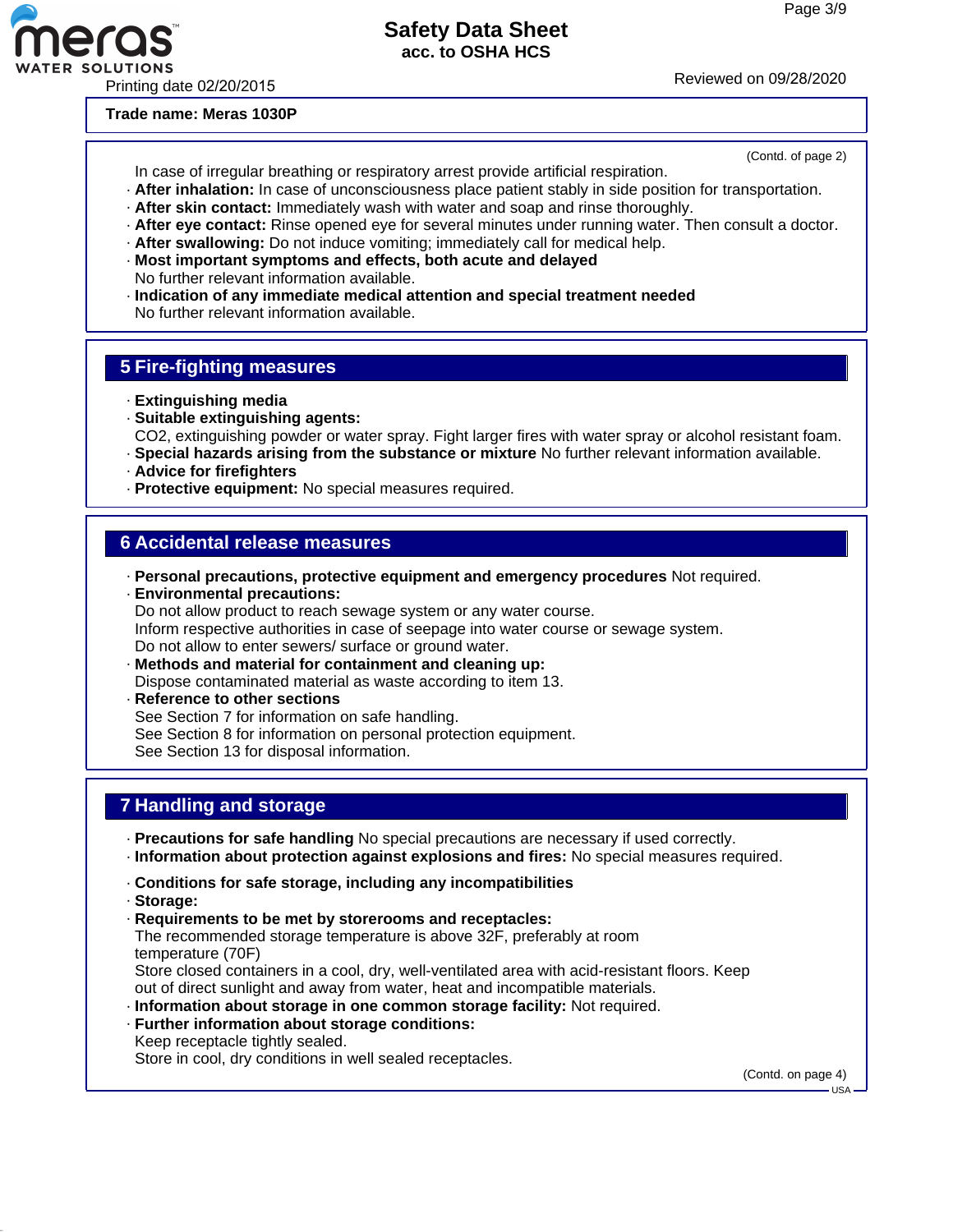(Contd. of page 3)

#### **Safety Data Sheet acc. to OSHA HCS**

R SOLUTIONS<br>Printing date 02/10/2015 Reviewed on 09/28/2020

**Trade name: Meras 1030P**

· **Specific end use(s)** No further relevant information available.

#### **8 Exposure controls/personal protection**

· **Additional information about design of technical systems:** No further data; see item 7.

- · **Control parameters**
- · **Components with limit values that require monitoring at the workplace:**

The product does not contain any relevant quantities of materials with critical values that have to be monitored at the workplace.

- · **Additional information:** The lists that were valid during the creation were used as basis.
- · **Exposure controls**
- · **Personal protective equipment:**
- · **General protective and hygienic measures:** Keep away from foodstuffs, beverages and feed. Immediately remove all soiled and contaminated clothing. Wash hands before breaks and at the end of work.
- · **Breathing equipment:** Not required.
- · **Protection of hands:**



Protective gloves

The glove material has to be impermeable and resistant to the product/ the substance/ the preparation. Due to missing tests no recommendation to the glove material can be given for the product/ the preparation/ the chemical mixture.

Selection of the glove material on consideration of the penetration times, rates of diffusion and the degradation

· **Material of gloves**

The selection of the suitable gloves does not only depend on the material, but also on further marks of quality and varies from manufacturer to manufacturer. As the product is a preparation of several substances, the resistance of the glove material can not be calculated in advance and has therefore to be checked prior to the application.

· **Penetration time of glove material**

The exact break through time has to be found out by the manufacturer of the protective gloves and has to be observed.

· **Eye protection:** Not required.

| · Information on basic physical and chemical properties |                    |
|---------------------------------------------------------|--------------------|
|                                                         |                    |
| Solid                                                   |                    |
| Not determined.                                         |                    |
| Not Specified                                           |                    |
| Not determined.                                         |                    |
| Not applicable.                                         |                    |
|                                                         |                    |
| Undetermined.                                           |                    |
|                                                         | (Contd. on page 5) |
|                                                         |                    |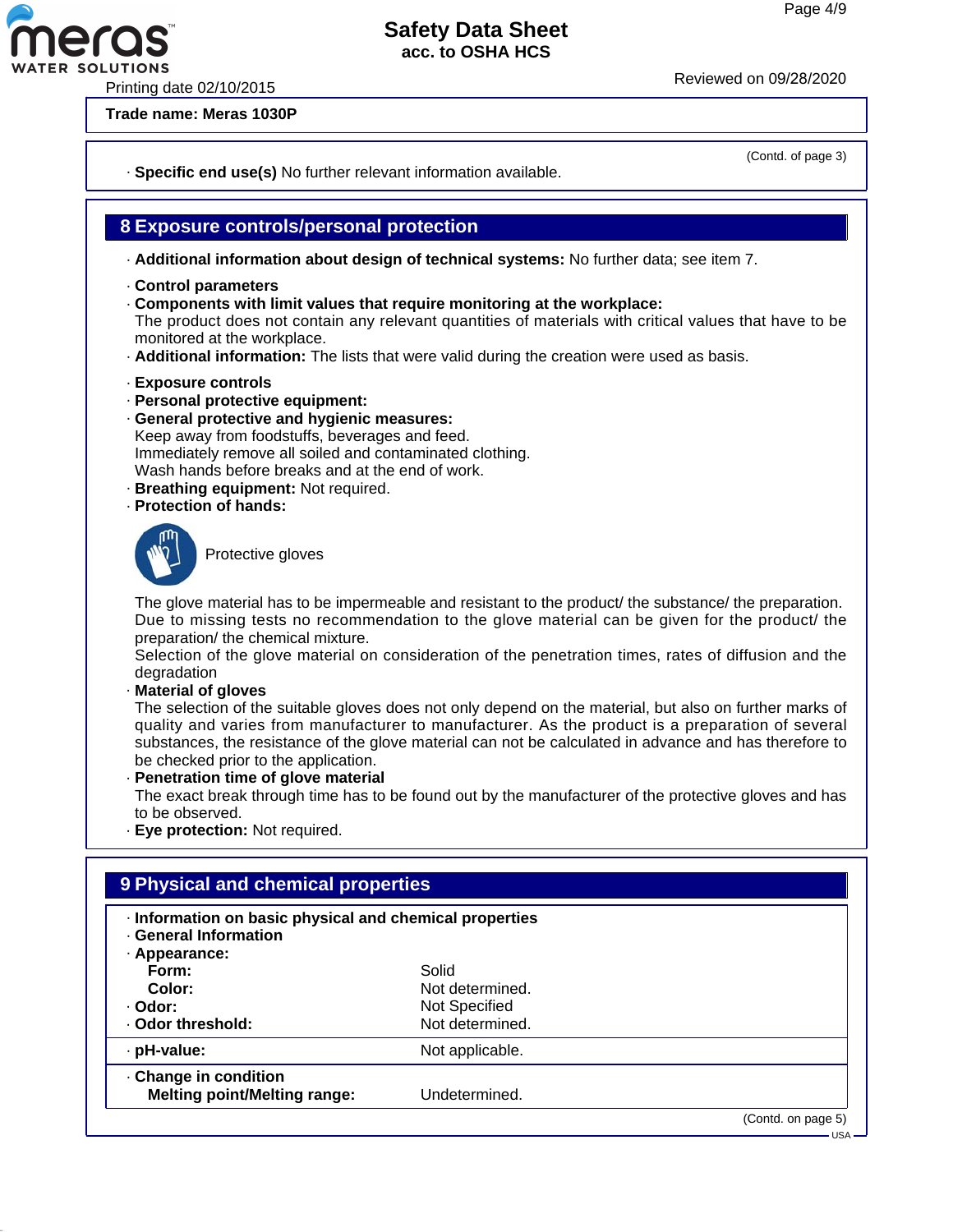

FER SOLUTIONS<br>Printing date 02/10/2015 Printing date 02/10/2015

ero

**Trade name: Meras 1030P**

|                                                                           | (Contd. of page 4)                                                       |  |
|---------------------------------------------------------------------------|--------------------------------------------------------------------------|--|
| <b>Boiling point/Boiling range:</b>                                       | Undetermined.                                                            |  |
| · Flash point:                                                            | Not applicable.                                                          |  |
| · Flammability (solid, gaseous):                                          | Contact with combustible material may cause fire.                        |  |
| · Ignition temperature:                                                   |                                                                          |  |
| <b>Decomposition temperature:</b>                                         | Not determined.                                                          |  |
| · Auto igniting:                                                          | Product is not selfigniting.                                             |  |
| Danger of explosion:                                                      | Not determined.                                                          |  |
| <b>Explosion limits:</b><br>Lower:<br>Upper:                              | Not determined.<br>Not determined.                                       |  |
| · Vapor pressure:                                                         | Not applicable.                                                          |  |
| · Density:<br>· Relative density<br>· Vapor density<br>· Evaporation rate | Not determined.<br>Not determined.<br>Not applicable.<br>Not applicable. |  |
| · Solubility in / Miscibility with<br>Water:                              | Insoluble.                                                               |  |
| · Partition coefficient (n-octanol/water): Not determined.                |                                                                          |  |
| · Viscosity:<br>Dynamic:<br>Kinematic:                                    | Not applicable.<br>Not applicable.                                       |  |
| · Solvent content:<br><b>Organic solvents:</b>                            | 0.0%                                                                     |  |
| <b>Solids content:</b><br>Other information                               | 87.0%<br>No further relevant information available.                      |  |

# **10 Stability and reactivity**

- · **Reactivity**
- · **Chemical stability**
- · **Thermal decomposition / conditions to be avoided:**
- No decomposition if used according to specifications.
- · **Possibility of hazardous reactions** No dangerous reactions known.
- · **Conditions to avoid** No further relevant information available.
- · **Incompatible materials:** No further relevant information available.
- · **Hazardous decomposition products:** No dangerous decomposition products known.

(Contd. on page 6)

USA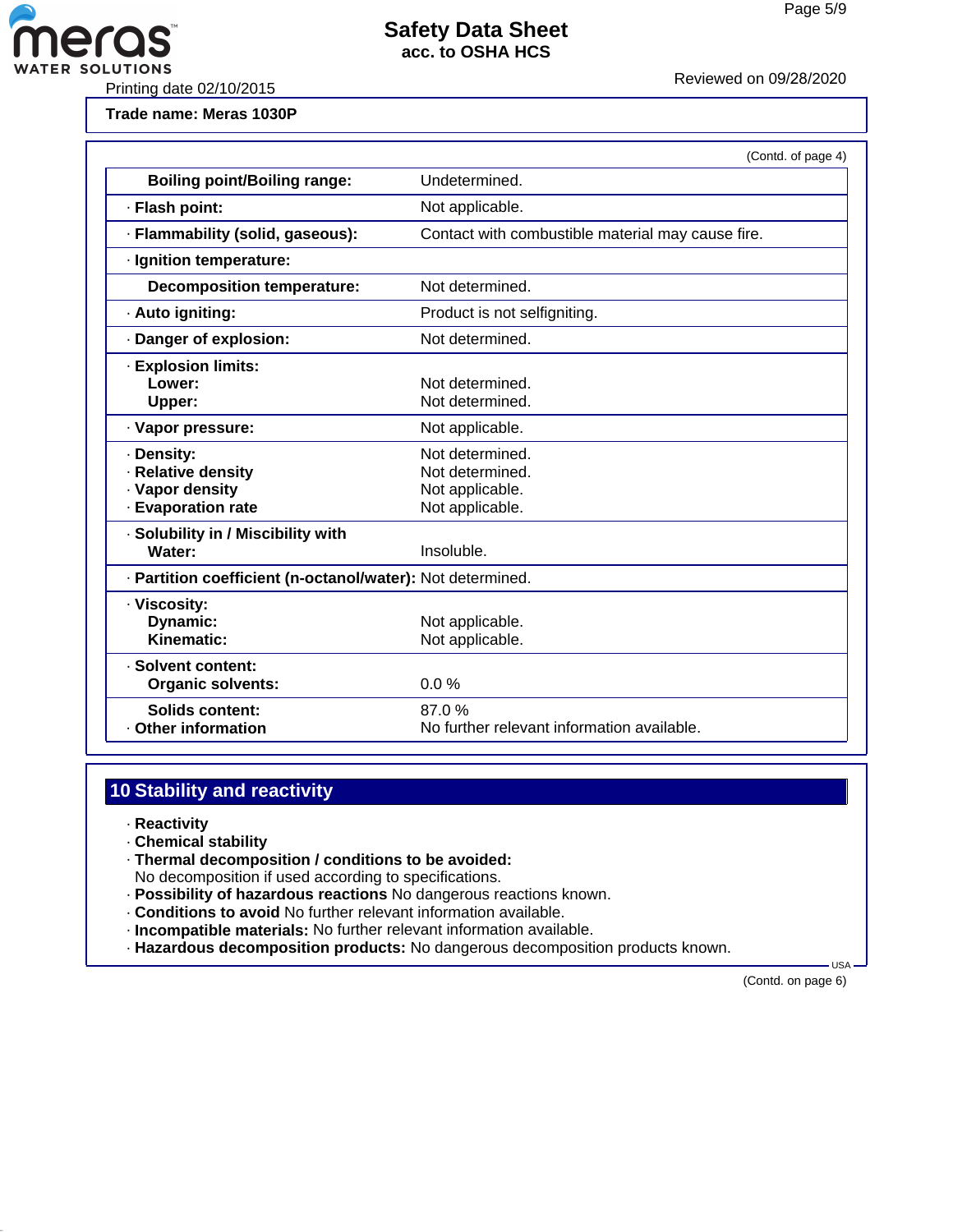Printing date 02/10/2015 Reviewed on 09/28/20<sup>20</sup>

**Trade name: Meras 1030P**

**11 Toxicological information**

(Contd. of page 5)

#### · **Information on toxicological effects** · **Acute toxicity:** · **LD/LC50 values that are relevant for classification: 7632-00-0 Sodium Nitrite** Oral LD50 85 mg/kg (rat) · **Primary irritant effect:** · **on the skin:** No irritant effect. · **on the eye:** No irritating effect. · **Sensitization:** No sensitizing effects known. · **Additional toxicological information:** The product shows the following dangers according to internally approved calculation methods for preparations: Toxic · **Carcinogenic categories** · **IARC (International Agency for Research on Cancer)**

None of the ingredients is listed.

#### · **NTP (National Toxicology Program)**

None of the ingredients is listed.

· **OSHA-Ca (Occupational Safety & Health Administration)**

None of the ingredients is listed.

# **12 Ecological information**

- · **Toxicity**
- · **Aquatic toxicity:** No further relevant information available.
- · **Persistence and degradability** No further relevant information available.
- · **Bioaccumulative potential** No further relevant information available.
- · **Mobility in soil** No further relevant information available.
- · **Ecotoxical effects:**
- · **Remark:** Very toxic for fish
- · **Additional ecological information:**
- · **General notes:**

Water hazard class 2 (Self-assessment): hazardous for water

Do not allow product to reach ground water, water course or sewage system.

Danger to drinking water if even small quantities leak into the ground.

Also poisonous for fish and plankton in water bodies.

- Very toxic for aquatic organisms
- · **Results of PBT and vPvB assessment**
- · **PBT:** Not applicable.
- · **vPvB:** Not applicable.
- · **Other adverse effects** No further relevant information available.

(Contd. on page 7)

USA

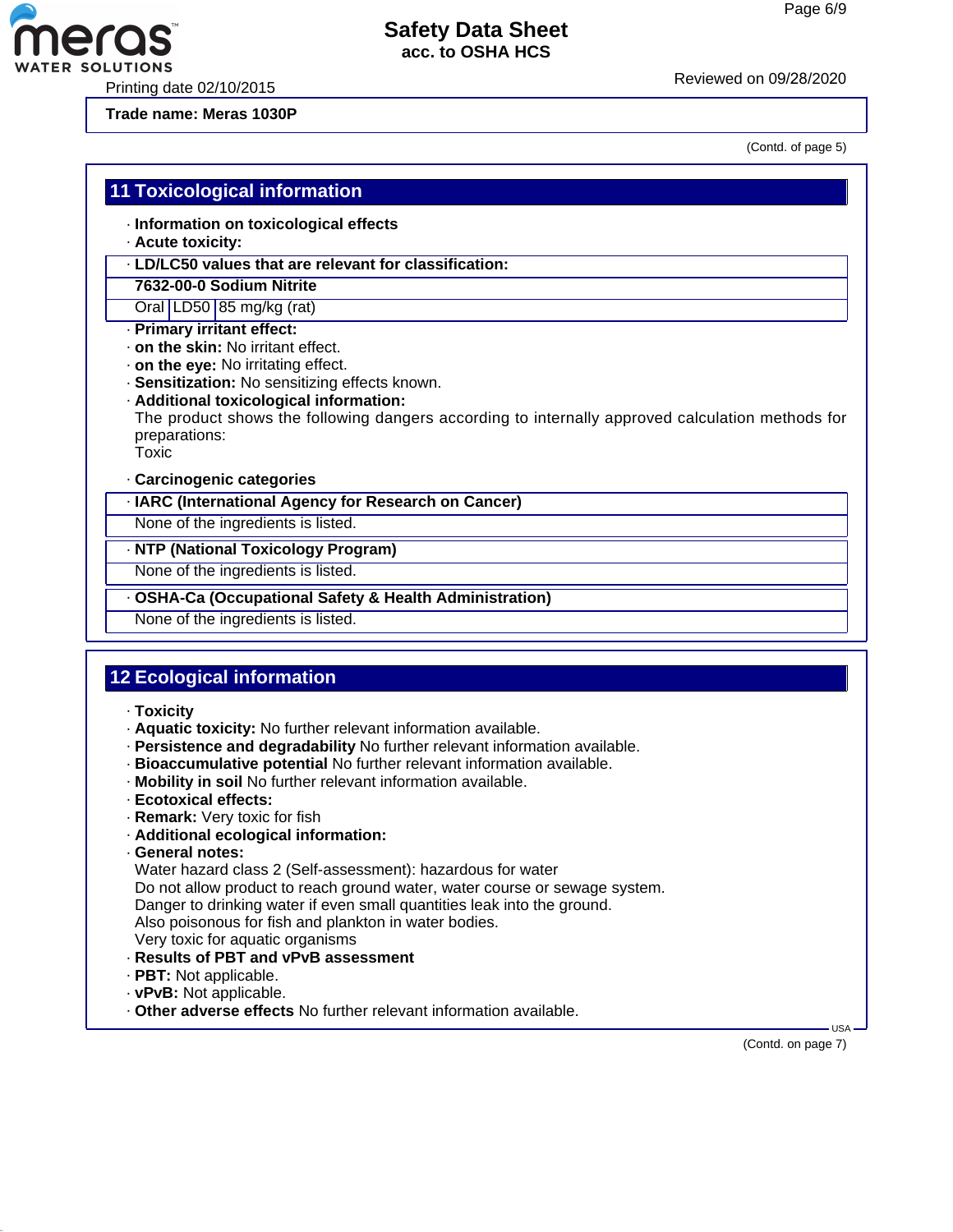Printing date 02/10/2015 Reviewed on 09/28/20<sup>20</sup>

**eras** 

**Trade name: Meras 1030P**

(Contd. of page 6)

## **13 Disposal considerations**

· **Waste treatment methods**

#### · **Recommendation:**

Must not be disposed of together with household garbage. Do not allow product to reach sewage system.

- · **Uncleaned packagings:**
- · **Recommendation:** Disposal must be made according to official regulations.

| <b>14 Transport information</b>                                              |                                                                            |         |
|------------------------------------------------------------------------------|----------------------------------------------------------------------------|---------|
| - UN-Number<br>· DOT, IMDG, IATA                                             | <b>UN1500</b>                                                              |         |
| · UN proper shipping name<br>$\cdot$ DOT<br>· IMDG, IATA                     | Sodium nitrite, mixture<br>SODIUM NITRITE, mixture                         |         |
| · Transport hazard class(es)                                                 |                                                                            |         |
| $\cdot$ DOT                                                                  |                                                                            |         |
| Ö                                                                            |                                                                            |         |
| · Class                                                                      | 5.1 Oxidizing substances                                                   |         |
| · Label                                                                      | $5.1 + 6.1$                                                                |         |
| · IMDG, IATA<br>Ô                                                            |                                                                            |         |
| · Class                                                                      | 5.1 Oxidizing substances                                                   |         |
| · Label                                                                      | $5.1 + 6.1$                                                                |         |
| · Packing group<br>$\cdot$ DOT                                               | III                                                                        |         |
| · Environmental hazards:<br>· Marine pollutant:                              | <b>No</b>                                                                  |         |
| · Special precautions for user<br><b>EMS Number:</b><br>· Segregation groups | Warning: Oxidizing substances<br>$F-A, S-Q$<br>Nitrites and their mixtures |         |
| · Transport in bulk according to Annex II of<br>MARPOL73/78 and the IBC Code | Not applicable.                                                            |         |
|                                                                              | (Contd. on page 8)                                                         |         |
|                                                                              |                                                                            | – USA – |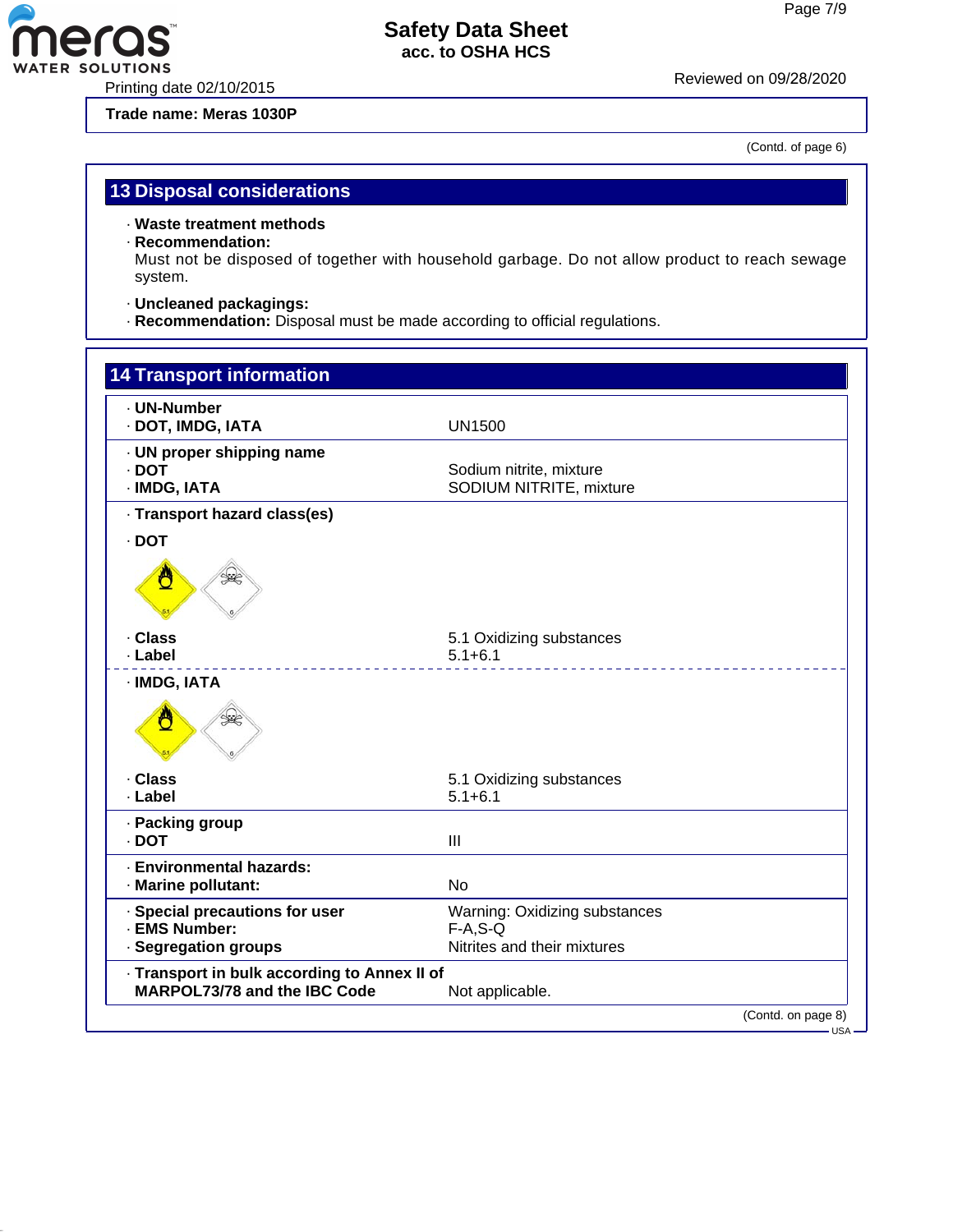

R SOLUTIONS<br>Printing date 02/10/2015 Reviewed on 09/08/2020

**Trade name: Meras 1030P**

ero

(Contd. of page 7)

| · Transport/Additional information:  |                                                                               |
|--------------------------------------|-------------------------------------------------------------------------------|
| · DOT<br><b>Quantity limitations</b> | On passenger aircraft/rail: 25 kg<br>On cargo aircraft only: 100 kg           |
| · UN "Model Regulation":             | UN1500, Sodium nitrite, mixture, ENVIRONMENTALLY<br>HAZARDOUS, 5.1 (6.1), III |

# **15 Regulatory information**

· **Safety, health and environmental regulations/legislation specific for the substance or mixture** · **Sara**

· **Section 355 (extremely hazardous substances):**

None of the ingredients is listed.

· **Section 313 (Specific toxic chemical listings):**

All ingredients are listed.

· **TSCA (Toxic Substances Control Act):**

All ingredients are listed.

· **Proposition 65**

· **Chemicals known to cause cancer:**

None of the ingredients is listed.

· **Chemicals known to cause reproductive toxicity for females:**

None of the ingredients is listed.

· **Chemicals known to cause reproductive toxicity for males:**

None of the ingredients is listed.

· **Chemicals known to cause developmental toxicity:**

None of the ingredients is listed.

#### · **Carcinogenic categories**

· **EPA (Environmental Protection Agency)**

None of the ingredients is listed.

· **TLV (Threshold Limit Value established by ACGIH)**

None of the ingredients is listed.

· **NIOSH-Ca (National Institute for Occupational Safety and Health)**

None of the ingredients is listed.

· **Product related hazard informations:**

The product has been classified and marked in accordance with directives on hazardous materials.

· **Hazard symbols:**



**Oxidizing** Dangerous for the environment

· **Hazard-determining components of labeling:** Sodium Nitrite

(Contd. on page 9)

USA